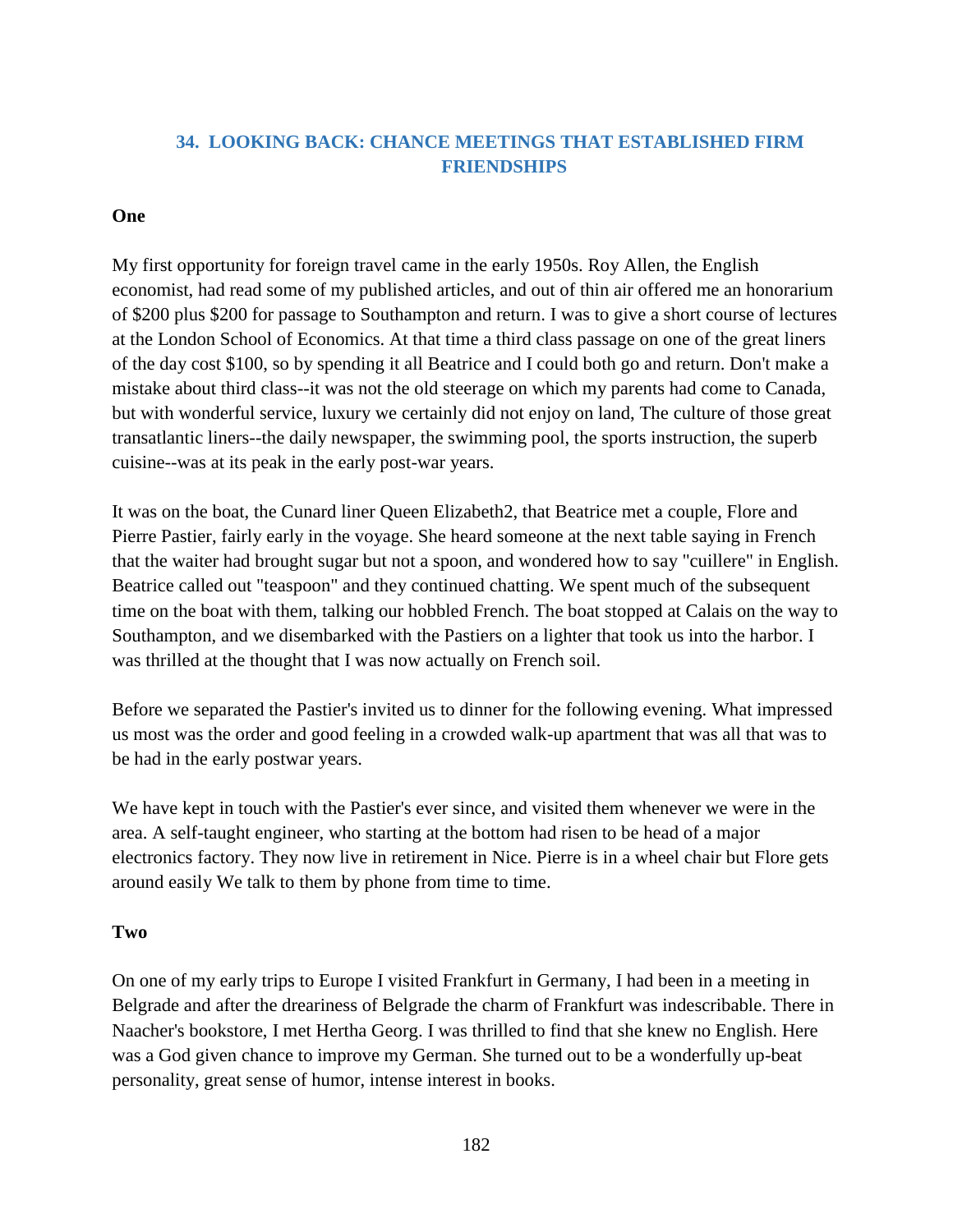I took her out for coffee and she told me her story that I pass on as showing one type of human character that combines ambition unchecked by conscience. (If she doesn't want the following story set down I will remove it.)

At the time I met her poor Hertha was still suffering from being abandoned by her husband Wolfgang, who was an art curator. Her work in Naacher's book store was supporting Wolfgang's art studies. One day he received an offer of a job as Assistant Curator of a large art museum in Berlin. Hertha helped him load their household goods into a truck, and when that job was complete, he started off shouting "You're not coming." Aside from the job he had the project of marriage with the Curator's daughter.

Hertha went to court, and explained that she was working and Wolfgang was a student, and she had paid for the furniture and wanted it back. The court awarded her half of it, and Wolfgang sent back a few unusable sticks. Hertha was too discouraged to appeal further.

Beatrice and I are still in touch with Hertha, and most of what German I know was learned in correspondence and telephone conversations with her. A very sociable person, she has a large circle of friends, and on visits to Frankfurt I got to know some of them as well. She left the bookstore and became secretary and confidante to Theodore Adorno, postwar Germany's most distinguished social scientist, who assembled some other notable scholars in the Institute for Social Research that over the years has had a considerable influence on social science thinking.

Among numerous other activities, Hertha gives poetry readings in various towns, and assists her pastor, Ulrich Schaffert. .

#### **Three**

In Paris visiting the Institut National des Etudes Demographiques on the rue du Commandeur, I dropped into a cafe after the Institut closed for the day. Sitting there having a glass of wine I noticed across from me a well groomed young lady and I got talking with her. Before we separated she gave me "her coordinates" in her words, that is, address and phone number. She was Ray de Dise, who again had the inestimable attraction of speaking no English. I had to leave the next day, buy we corresponded and a few months later Beatrice and I met her in a restaurant and she had her daughter Justine (then about 14 years of age) with her. Justine was a very beautiful and very positive young lady. She saw snails on the menu, and insisted--I mean insisted Je-veux-les--on having them.

I suspected that there was more than one argument between mother and daughter, and that the daughter won every time. It was not very long before Justine was saying she wants to live her own life, and a few years later, still a student and entirely dependent on her mother for support,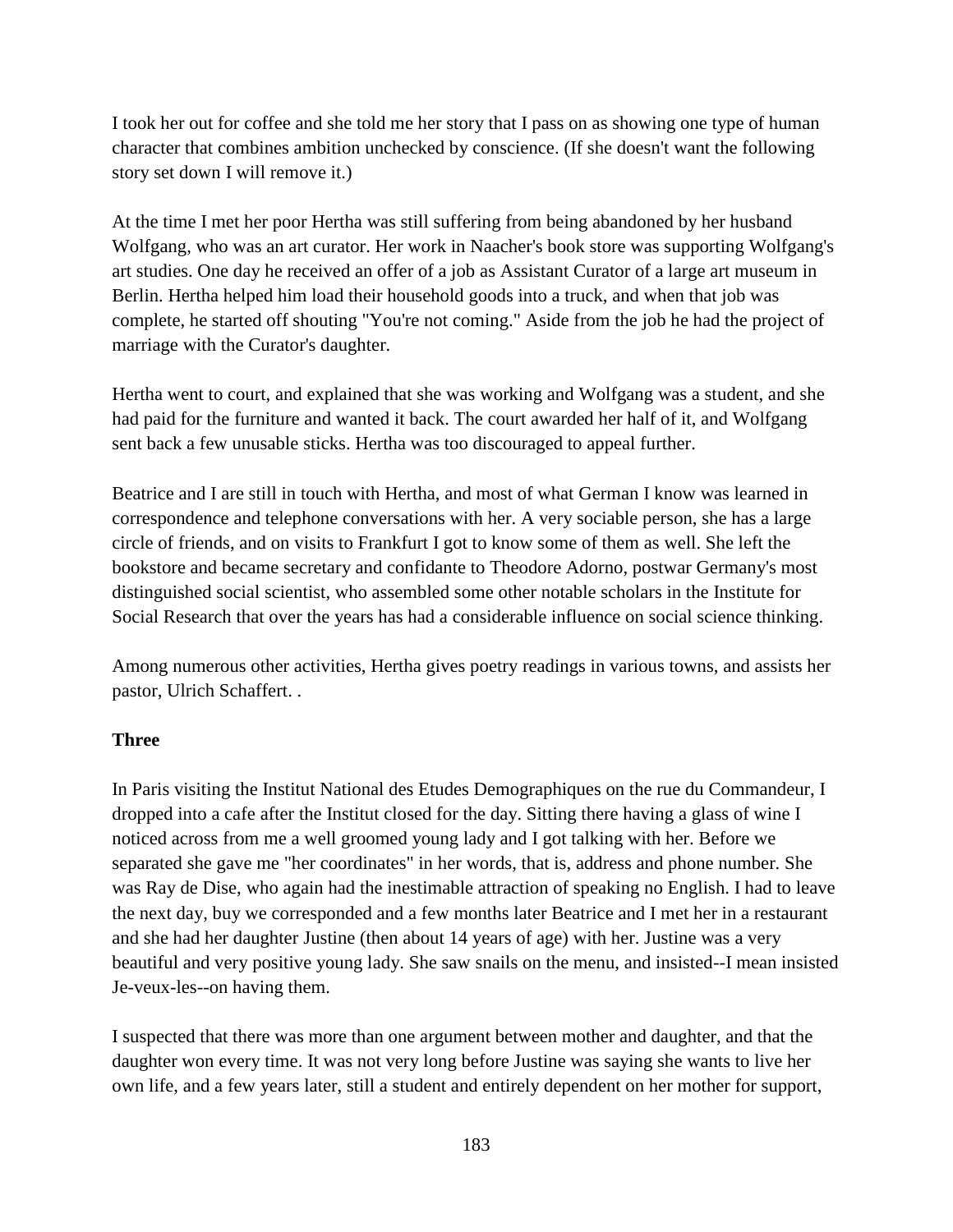she moved out and took her own apartment. Her mother offered some résistance but it was no use. Such determination will carry Justine far in her later work--it is not clear what it will do in family life. She is now 24 and taking her first job.

Ray was involved in Parisian artistic and cultural life. She invited me to a poetry reading in the basement of a cafe on the Left Bank. The poet was Guy Chaty, a mathematician of wide interests with a very energetic presentation of a number of his own poems. His skill and great sense of humor fascinated the audience of about 50 people who had paid admission to that performance. I was thrilled to think I was at a subterranean gathering on the Left Bank.

We had the pleasure of a visit from Ray and Guy and his wife Jeanne at our Cambridge apartment some years later. I will never forget the great dinner table talk that went on for the week or ten days of their visit.

## **Four**

Again in France, also in a cafe, but this one down-town on the Champs Elysses, I saw a young lady drinking a beer. We talked, and her name was Mary Alleyne, and she was indeed English, as I had surmised from the beer. I was on my way to a meeting in Geneva, and I must have impressed her because she came down to Geneva during my time there and we talked a good deal, in English but one can't have everything. She was born and brought up in Leeds, in the north of England--as any native could tell from her speech. When on a later trip Beatrice met her she was impressed: "She's all wool" she said after they had spent an afternoon together.

Mary was engaged to a man who was working in Trinidad and they were waiting for a chance to marry. In due course they did marry, and settled in a suburb of London. Her husband, known as "Bug" now retired, saw that the lab equipment in the local school was not properly used or maintained. Once an engineer, he volunteered to set up laboratory equipment and perform similar tasks.

Mary, an early worker with computers wanted to get a job done, visited a small firm consisting of two young men, and had it done. But while in their office she saw papers scattered in fearful disorder. She offered to tidy the place, and was hired as office manager.

The last we heard they had gone down to the Isle of Wight. We fear that Mary, now well into her nineties, may have passed away, and it is extremely unlikely that Bug, her senior by a number of years, has survived. .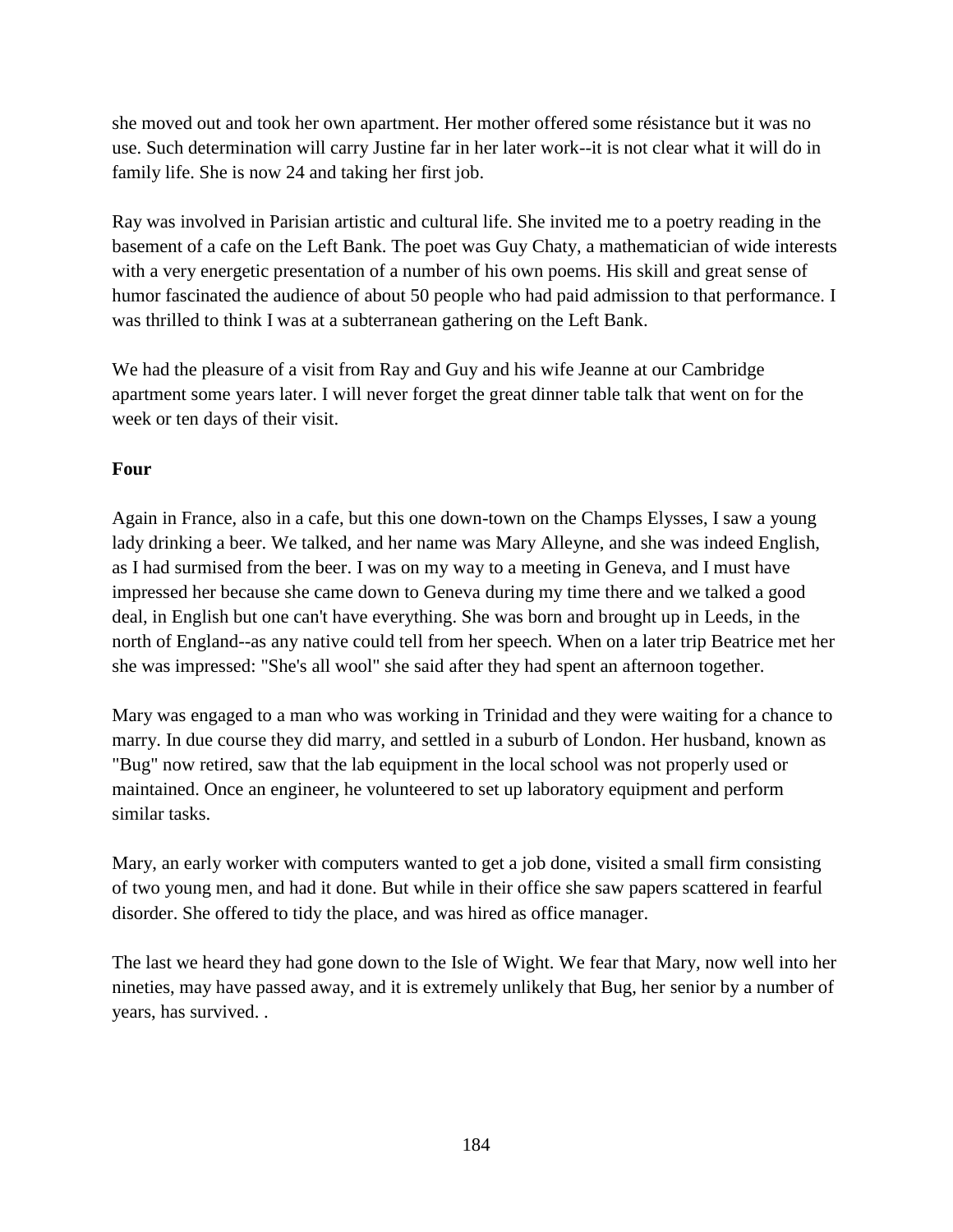#### **Looking back: why do people do the things they do?**

My experience on the internet has shown me the limitations of money for motivating human effort. As one of millions of users whose chief recourse in the search for information is the World Wide Web, I note that most of the things I look up have been placed on the web with absolutely no pecuniary objective. Someone has taken the trouble to enter a number of Latin quotes with translation, or else a poem by Emerson, or a biography of Beethoven, to give the three last things I have looked up. In all three cases and hundreds of others someone got satisfaction simply by keying or scanning them from available sources or perhaps by composing them himself (as I am doing now). It is not exactly exhibitionism -- most often the author does not even show his or her name. And the Web uses a technology discovered as recently as 1990; it now has some 2 billion sites, the equivalent of a good part of a trillion pages. So fact No. 1 about people: most of the interesting things do have no pecuniary motive.

Fact No 2 about people -- their proneness to misinterpretation. Much legislated policy on crime fails because it interprets acts in the framework of one culture, while the actors interpret it in terms of another. Legislators, judges, and such people are middle class citizens for whom going to jail is a terrible punishment, so they confidently enact laws that will ensure that more criminals are apprehended, and that those who are guilty will spend longer periods in jail. But suppose the drug peddlers interpret jail as a kind of initiation into a profession, which if not honorable in the larger society is at least immensely profitable without being particularly dishonorable in their smaller society. With this interpretation jail is still not desirable, but it is by no means punishment severe enough to cause peddlers to give up their well-paid profession.

Variation of interpretation exists everywhere we turn and not only in reward and punishment. After an exceptionally heavy day of bombing attacks on our troops in Iraq on the last day of October, Mr. Bush said the equivalent of "That is good news. It shows that the enemy is desperate."

When the Palestinians bomb an Israeli home, the Israelis bomb a half-dozen homes. "That will show them. Anything they do to us will be visited several fold on them, and that will stop them." The Israelis should know by now that it does nothing of the kind. It stimulates them to new attacks. Neither side can win this kind of war. The war will go on as long as there is no empathy. Or until some terrible weapon is used that can entirely destroy the other side.

#### **My correspondence with President Bush, March 12, July 15 July 19, 2003**

Following are three letters I wrote to President Bush, along with the replies that came back.

Sunday, March 12, 2003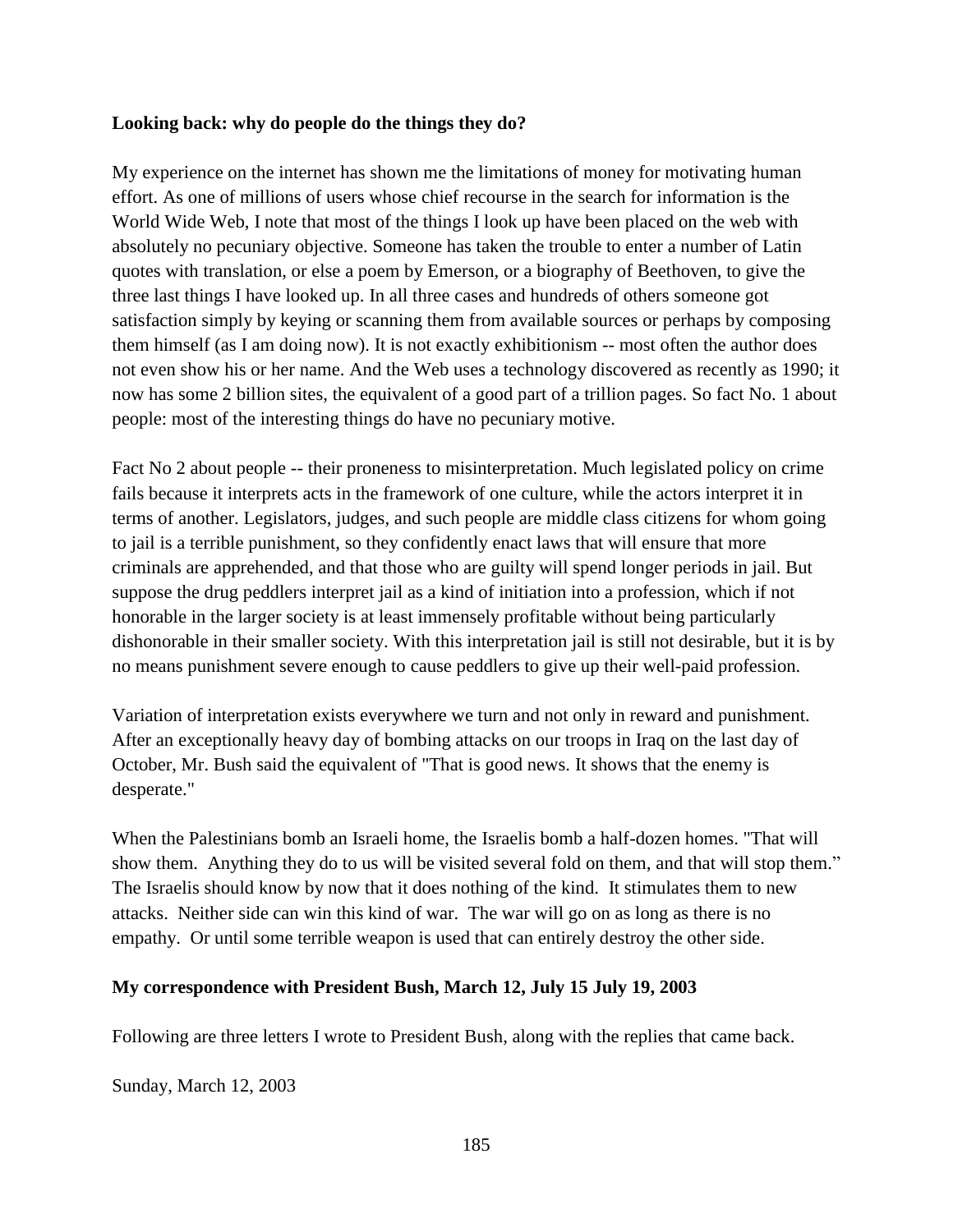Mr. George W. Bush, president@whitehouse.gov

Dear President Bush,

You must know the phrase of Oliver Cromwell, a pious Christian like yourself, "I beseech you, in the bowels of Christ, think it possible you may be mistaken."

You should think of the Korean War that ended in a draw. You should think of the Vietnam War, in which we were brought to a standstill, and withdrew--after more than 50,000 American soldiers died.

In connecting Iraq with 9/11, you must realize that the men we captured, some 19, I understand, were from Saudi Arabia; none were from Iraq.

Our military technology is far in advance of that of Iraq or of any other country. We can readily establish a battle front in Iraq, and even win there. We read in the New York Times (March 9) that the world is full of nasty regimes, "that we are about to bomb one that isn't intercepting our planes (like North Korea), that isn't financing Al Quaeda, (like Saudi Arabia), that isn't home to Osama and his lieutenants (like Pakistan), or that isn't a host body for terrorists (like Iran, Lebanon and Syria)". (Maureen Dowd.)

We have just sent home the one Iraqi reporter stationed in the United States, and have the impertinence to ask other countries to curtail Iraqi news and diplomatic representation. We should welcome both news and diplomacy. The more they can learn about us, the more we can learn about them, the better for both. Rather than trying to destroy the Iraqis; we should be trying to educate them.

I am sorry to have to relate these grim facts to you, Mr. President, Please call me if you want further information. My phone number is 617-491-2845.

Yours faithfully,

Nathan Keyfitz, keyfitz@netscape.net 1580 Massachusetts Avenue, #7C Cambridge, MA 02138

I received the following answer: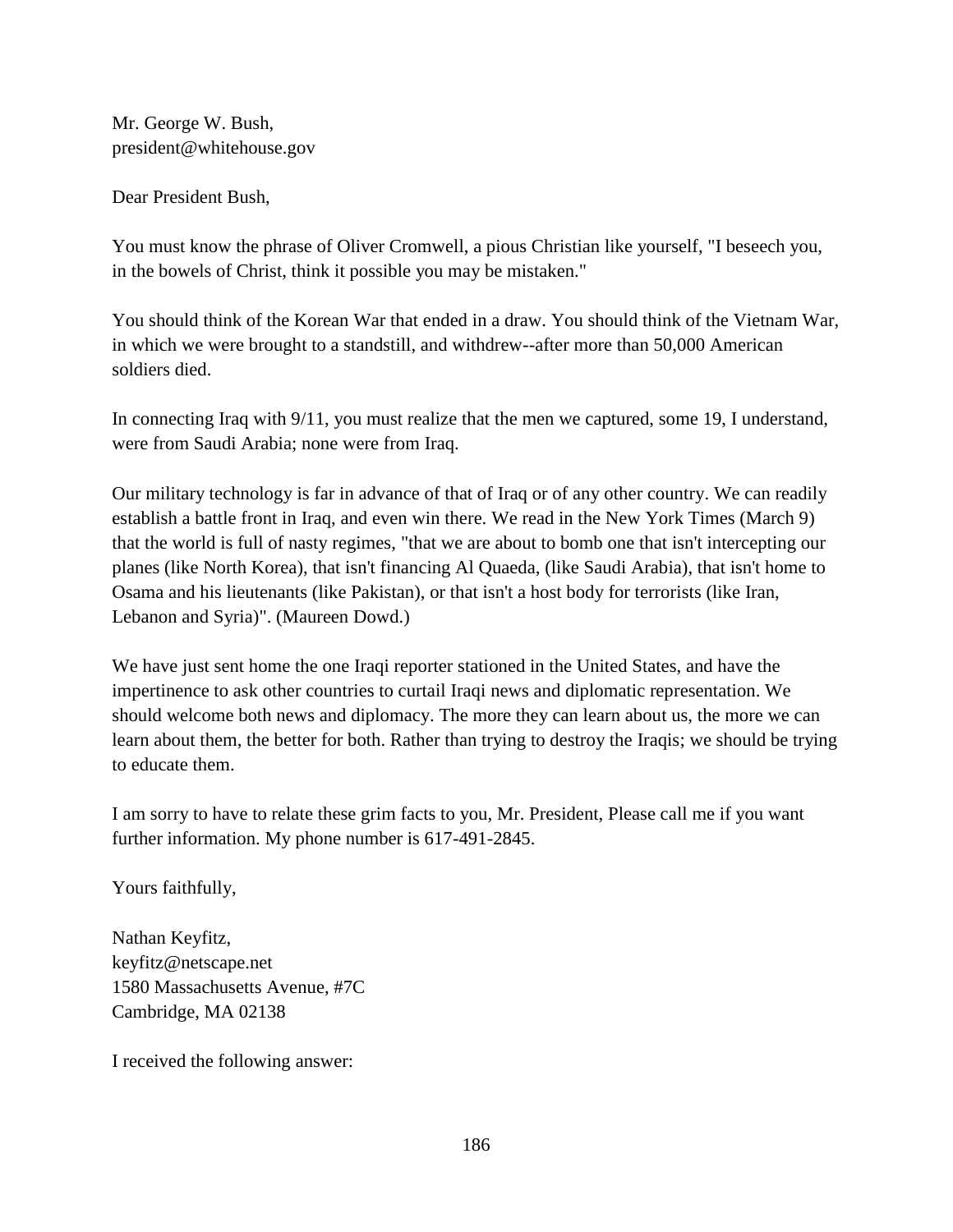Thank you for e-mailing President Bush. Your ideas and comments are very important to him.

Because of the large volume of e-mail received, the President cannot personally respond to each message. However, the White House staff considers and reports citizen ideas and concerns.

The picture given in the Manchester Guardian (Weekly edition July 3 - 9) astounds by the impudence of our unelected President. "The Pentagon is planning a new generation of huge hypersonic drones and bombs dropped from space, that will allow the US to strike its enemies at lightning speed from its own territory...The technology would free the US from dependence on forward bases and the cooperation of allies. This drive for self-sufficiency is spurred by the difficulty of gaining international cooperation for the attack on Iraq." Based on this I am sending a second e-mail letter to Bush

July 15, 2003 President@Whitehouse.gov Dear Mr. President,

You paid no attention to the letter I wrote you on March 12, and went ahead with a war on Iraq. I can understand that you are miffed by the French and Germans, and Russians, and Canadians for not joining your escapade in Iraq. You smashed the country physically, and destroyed its system of authority. Saddam Hussein was not the kindest of rulers, but at least he kept the country operating and most people eating.

I repeat that you are going to regret having disregarded my letter and gone ahead with war on Iraq.

The world cannot fail to notice that you go from war to war. From Afghanistan to Iraq to Liberia. Where next? Each one is a failure in its intended purpose, but you hope that the next one will keep people from talking about the past failures. You are indeed pursuing a Warfare of Mass Distraction (WMD).

Margaret Atwood, a distinguished Canadian writer, has written a book, Oryx and Crake, that you should read. It is fiction of course, but an excellent picture of a world destroyed by technology, with only one person, called Snowman, left alive. If you find it hard to secure a copy, let me know and I will lend you mine.

I can appreciate your irritation, as head of this great nation, that the world does not like and admire us. You are afraid that they might attack us, and you are going heavy for new weapons. But let me reassure you, Mr. President: No country is contemplating an attack on the United States.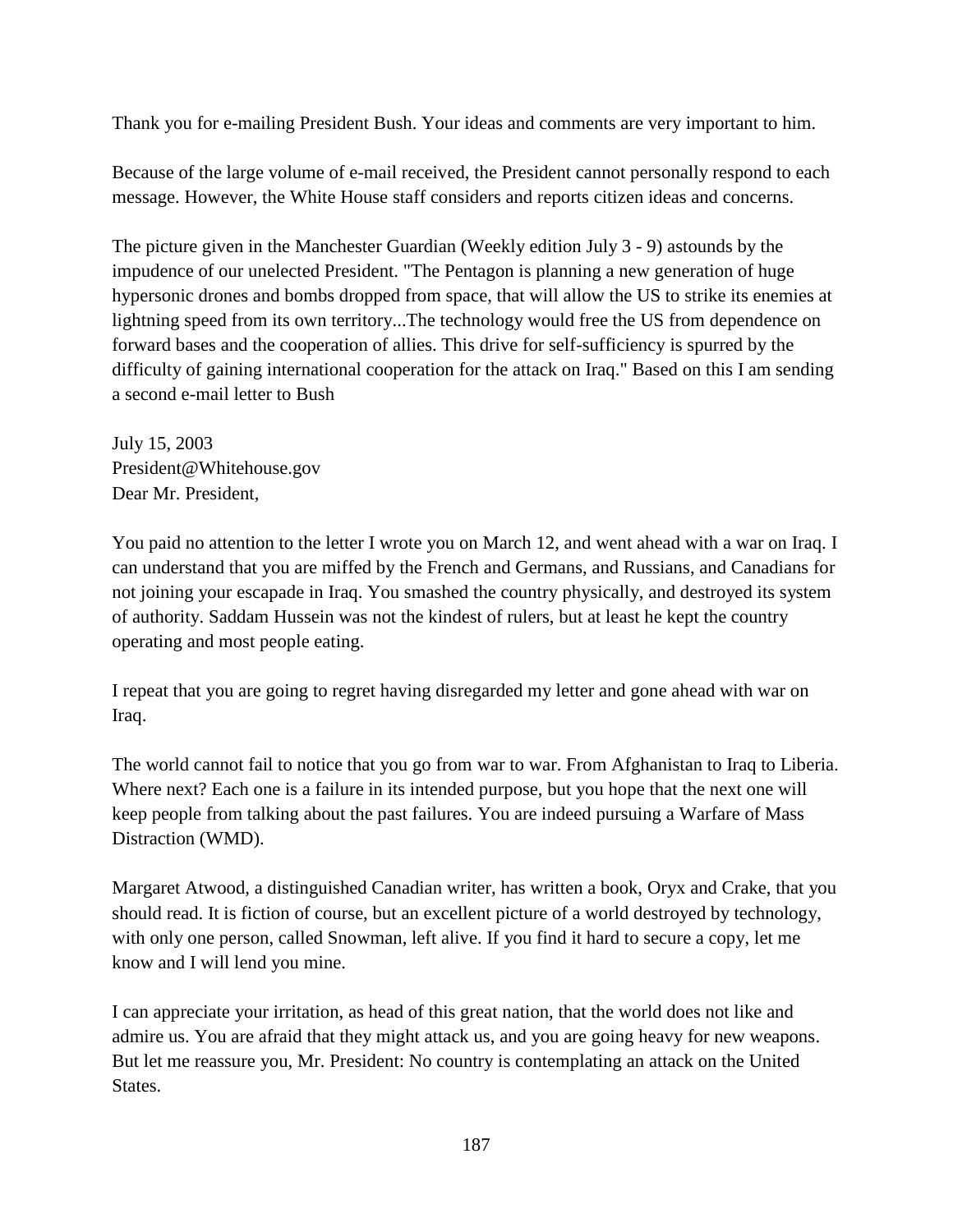It is all very well for Rummy to talk about enemies -- enemies are what the owner of a war machine wants, so that he can show how well his machine performs. In the mid-eighties we collaborated with Iraq in its war with Iran and a picture of Rummy shaking hands with Saddam Hussein is now on the Internet. To see it for yourself just boot up your computer and run

http://www.californiapeaceaction.org/campaigns/rumsfeld/metroad.pdf

You will find it quite inspiring.

But pay no attention. You can sleep in peace without a dime more of expenditure.

So for heaven's sake tell the Pentagon to call off that drone going at 3,000 miles an hour. You just don't need it.

Just give me a call if there is other information I can provide. I will drop everything to set you on the right track.

Nathan Keyfitz keyfitz@netscape.net Tel: 617-491-2845

I received the following answer:

Thank you for e-mailing President Bush. Your ideas and comments are very important to him.

Because of the large volume of e-mail received, the President cannot personally respond to each message. However, the White House staff considers and reports citizen ideas and concerns.

And today--Saturday July 26--I am sending my final letter:

President@Whitehouse.gov Dear Mr. President,

I think that writing you is a waste of time, and this letter is my last.

But I urge you to think of the cleanup job your successor who will be elected in 2004 is going to have. You should try to make it easier for him by back-tracking on some of the things you have done.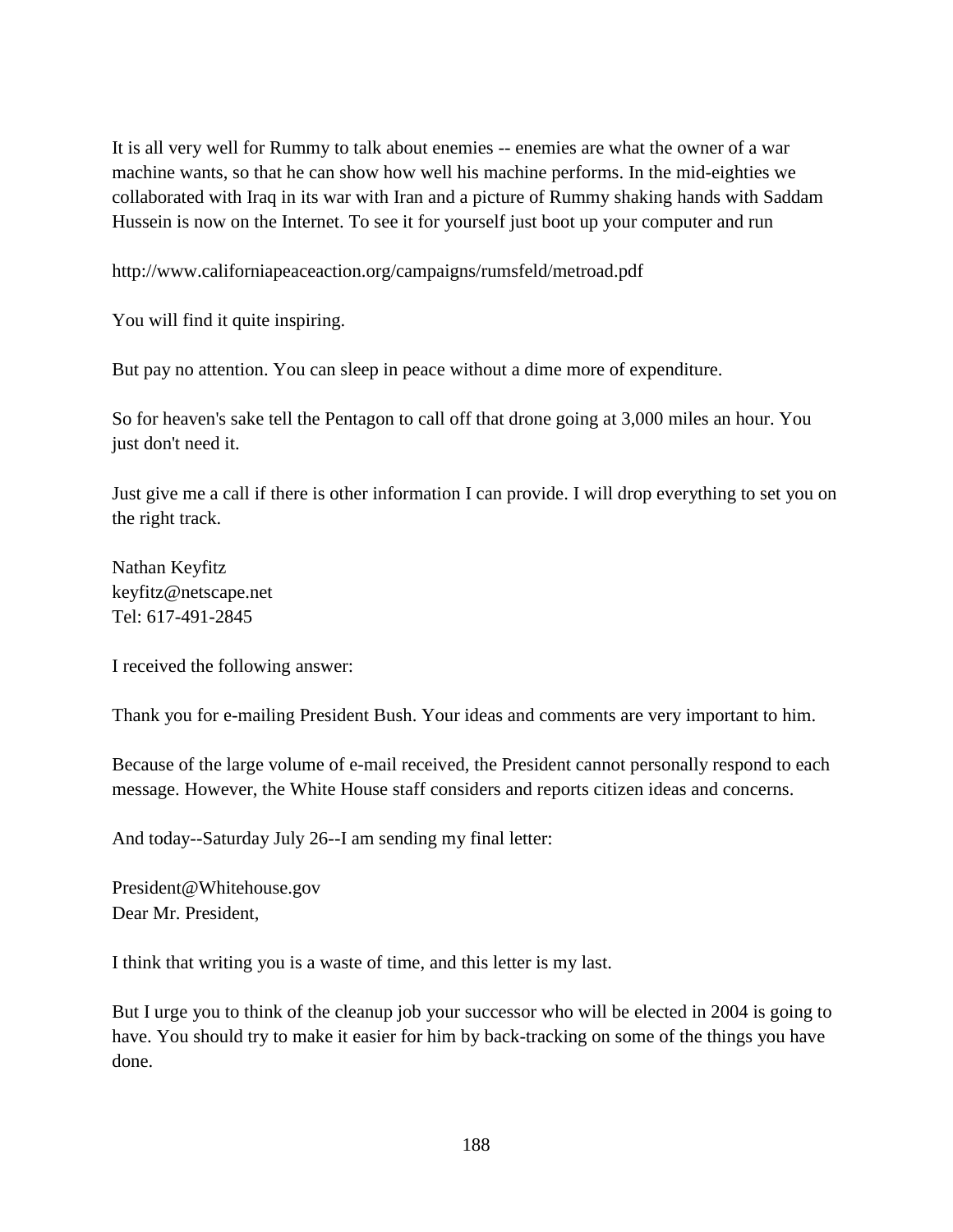To get the national budget back to the surplus condition in which President Clinton left it you would have to cut expenditures on arms drastically. There is no risk in doing that--as I have repeatedly insisted no one is going to attack us.

You would also have to take back those tax cuts, those give-aways, and raise taxes on the rich. Those taxes would have to be higher than when you came into office, because in the meantime you have been running deficits, anything up to a trillion dollars for the present two-year period. (Think how much a trillion is, Mr. President. It would take you thousands of years to earn one.)

Then about Iraq. You will have to apologize to the Iraqis, to France and other European countries for that ill-fated war. You would say that we should have been more patient, and let the UN Inspectors continue and complete their work. And since the Iraqis are naturally mad at us now, and are shooting down our soldiers, it would be better to get other countries, known to have been against the war from the beginning, go into the country to restore order. But no one is going to move one soldier or spend one Euro except through the United Nations. You left the UN in shambles; this will bring it back.

Moreover you know that you have a lot of crooks in your government. Insider trading is one of the least of their crimes. You would get right after them, and see that they are appropriately punished.

You would either release or try those people whom you are now illegally holding in Guantanamo in Cuba.

Moreover you should get the American people to see your policies in a long-term perspective. During the Iran-Iraq war we backed the Iraqis. On the Internet there is a picture of Rummy shaking hands with Saddam Hussein in the mid-1980s. You can see it yourself by running

<http://www.californiapeaceaction.org/campaigns/rumsfeld/metroad.pdf>

on your computer.

Moreover you should cut taxes. I mean that. But cut them on the poor and middle class. They will spend the money, will spend us right out of the present recession--that otherwise will continue indefinitely.

The rich don't spend the money you have given them. That is aside from the kick-back in the form of contributions to your political campaign.